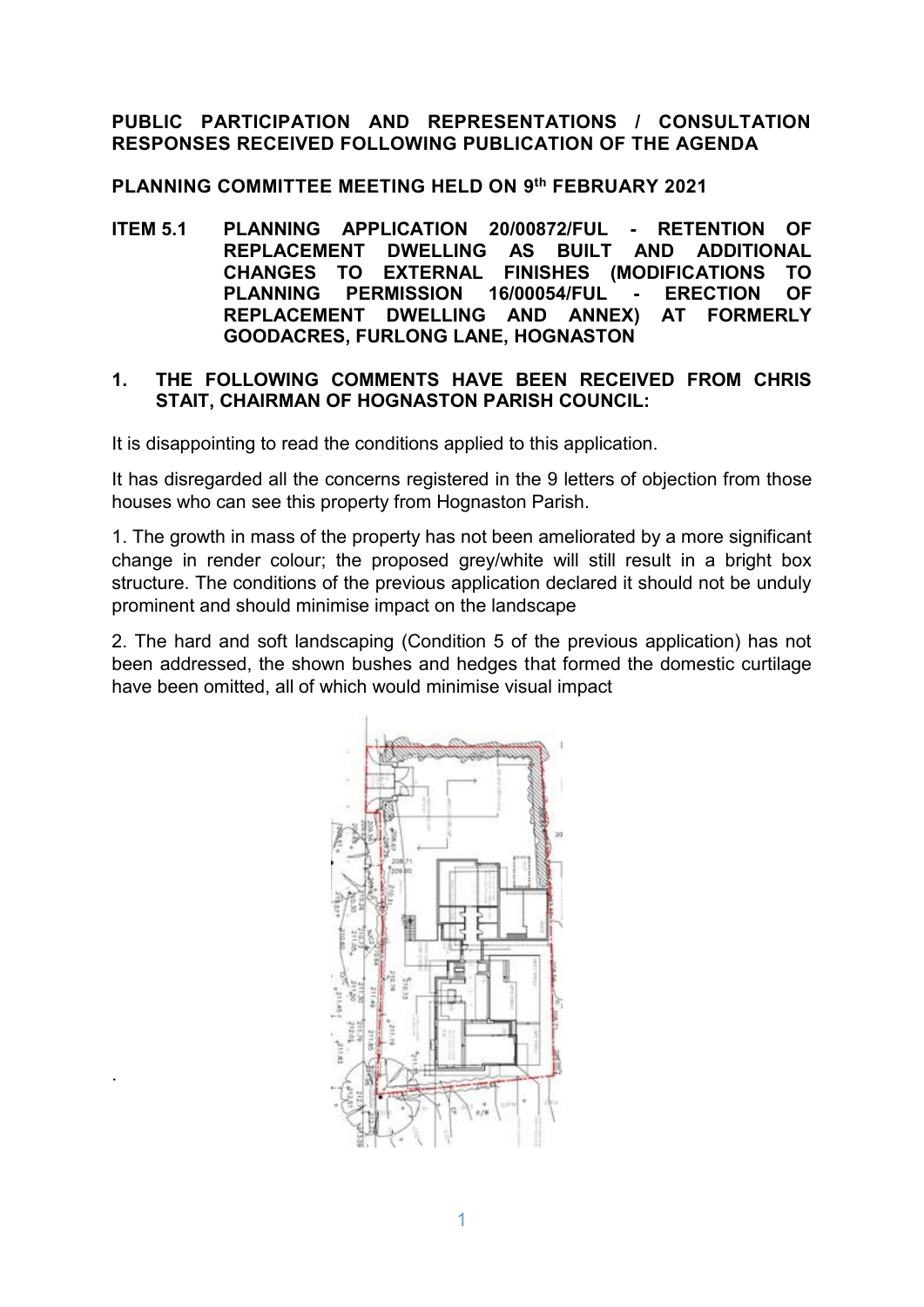3. The tree planting is minimal contains an unusual mix of trees and does not form a spinney with hedgerows, as is the landscape character of this area, summarised as Peak Fringe and lower Derwent countryside.

We would ask you ensure the planning committee request amended colour palette and an adequate planting scheme reducing the visual impact.

## **RESPONSE:**

Officers advise that members note the comments and draw their attention to the conditions set out in the officer recommendation, which repeat the details previously reserved in respect of landscaping and the use of an appropriate render colour / finish.

### **2. THE FOLLOWING COMMENTS HAVE ALSO BEEN RECEIVED FROM A LOCAL RESIDENT:**

I have recently seen a letter from the applicant's agent that seems to suggest that I edited the photograph of the sunlight glare from his roof. Please have my 100% categorical assurance that I did not do this. Not only is this absolutely something I would not do, I also would not have a clue 'how' to do it if I wanted to!

The picture I took and sent to you was taken out of shade in a field and I took a similar one last week. If you or anybody else wishes to observe the roof in sunlight for yourself, you are more than welcome to view it from the exact spot that I took the picture from.

#### **RESPONSE:**

Members are advised to note the comments. Agreement to the use of pre-treated / weathered zinc sheeting to the roof has been previously reached in respect of condition 2 of planning permission code ref. 16/00054/FUL and the applicant has confirmed that this has been installed and is a matt, non-reflective variety.

Should members be concerned about the finish of the zinc sheeting to the walls a condition could be imposed to require that it is a pre-weathered, no reflective variety that will not result in any glare.

#### **ITEM 5.3 PLANNING APPLICATION 20/01165/FUL CHANGE OF USE OF HAIRDRESSING SALON WITH RESIDENTIAL ACCOMMODATION TO HOUSE IN MULTIPLE OCCUPATION (USE CLASS C4) AT 50 WELLINGTON STREET, MATLOCK**

Since the completion of the report, the agent has provided the following floorspaces for the four proposed bedrooms.

Bedroom 1 - 14.9 sq.m. + en-suite - 3 sq.m.

Bedroom 2 - 14.8 sq.m. + en-suite - 3 sq.m.

Bedroom 3 - 11.8 sq.m. + en-suite - 3 sq.m.

Bedroom 4 - 10.0 sq.m. + bathroom - 6 sq.m.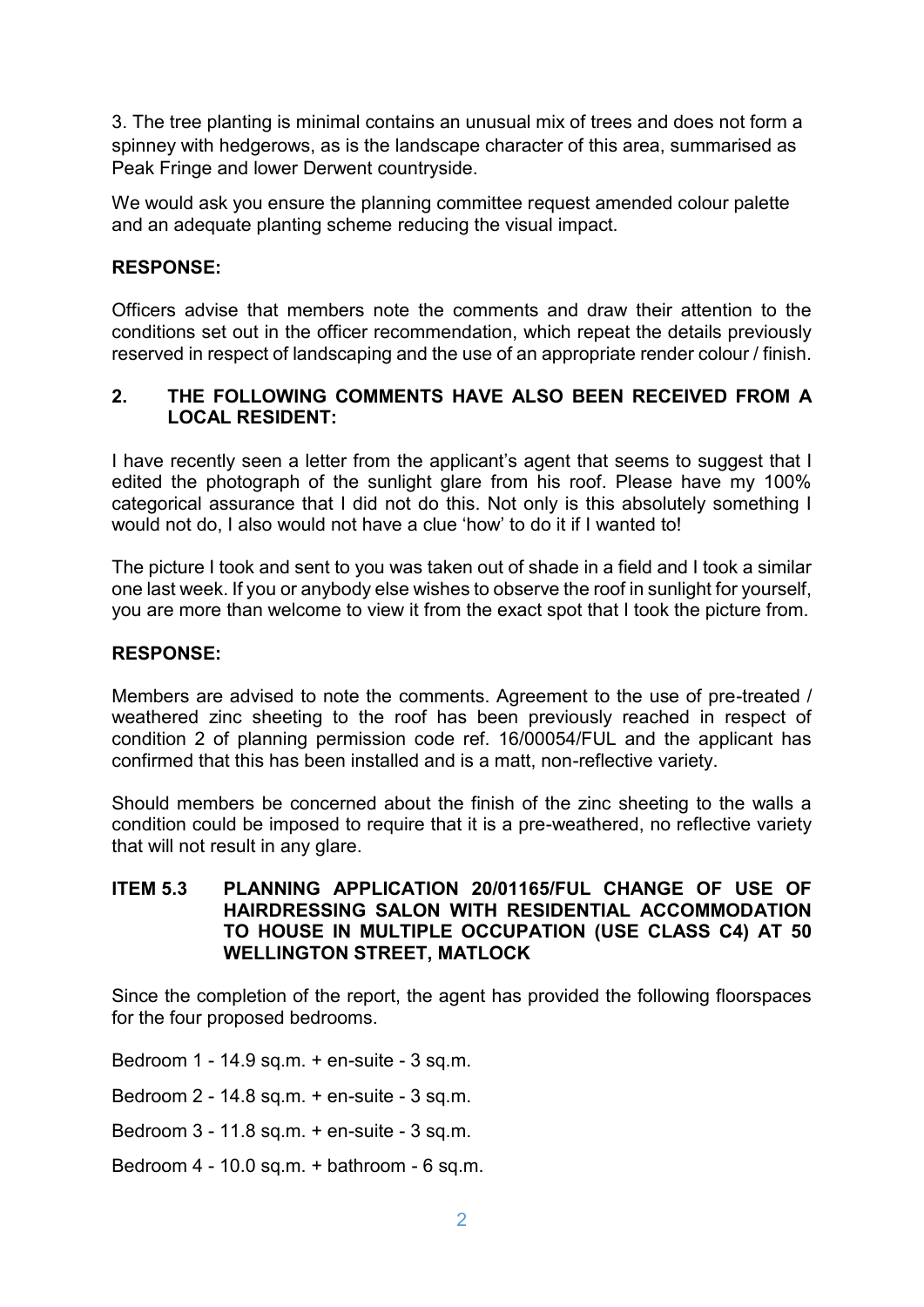#### **ITEM 5.4 PLANNING APPLICATION 20/01223/FUL DEMOLITION OF DEPOT BUILDING AND ERECTION OF 4 NO. DWELLING HOUSES AT THE FORMER HALLMARK TRACTOR SITE, ASHBOURNE ROAD, SUDBURY**

#### **1. THE FOLLOWING COMMENTS FROM THE APPLICANT'S AGENT HAVE BEEN RECEIVED IN RELATION TO A REPORT TO THE COMMUNITY AND ENVIRONMENT COMMITTEE ON 10TH FEBRUARY 2021.**

Since issuing the Planning Committee agenda a report to the Community and Environment Committee has been published, dated  $2<sup>nd</sup>$  February 2021 which sets the requirements under Section 35 of the Planning and Compulsory Purchase Act 2004 to prepare an Authority Monitoring Report setting out the extent to which the District Council is meeting the milestones for Local Plan documents and the extent to which the District Council is monitoring the effectiveness of Local Plan policies, in particular those relating to housing and economic development.

The Local Planning Authority Monitoring Report covers the period 1st April 2019 to 31st March 2020.

The report confirms that whilst it is anticipated that the Objectively Assessed Housing Need identified in the adopted Derbyshire Dales Local Plan of 5680 dwellings will be met by 2033, in the shorter term the Authority Monitoring Report confirms that as at 1st April 2020 the District Council does not have five years supply worth of housing, providing only 4.61 years' worth supply of land for housing.

#### **RESPONSE:**

Whilst the Annual Monitoring Report is not formally approved (as it is to be considered at the Community and Environment Committee on the 10<sup>th</sup> February 2021), it does provide an officer assessment of supply based on specified national formula and up to date housing delivery information.

Paragraph 11 d) in the National Planning Policy Framework (2019) advises that where policies which are most important for determining the application are out-of-date, including, situations where the local planning authority cannot demonstrate a five year supply of deliverable housing sites (with the appropriate buffer), planning permission should be granted unless;

*i. the application of policies in this Framework that protect areas or assets of particular importance provides a clear reason for refusing the development proposed; or*

*ii. any adverse impacts of doing so would significantly and demonstrably outweigh the benefits, when assessed against the*

When all of the main issues identified in the officer report are weighed in the balance and having due regard to all the elements of the framework it is considered that the social and environmental disbenefits identified would significantly and demonstrably outweigh the benefits associated with the delivery of a modest number of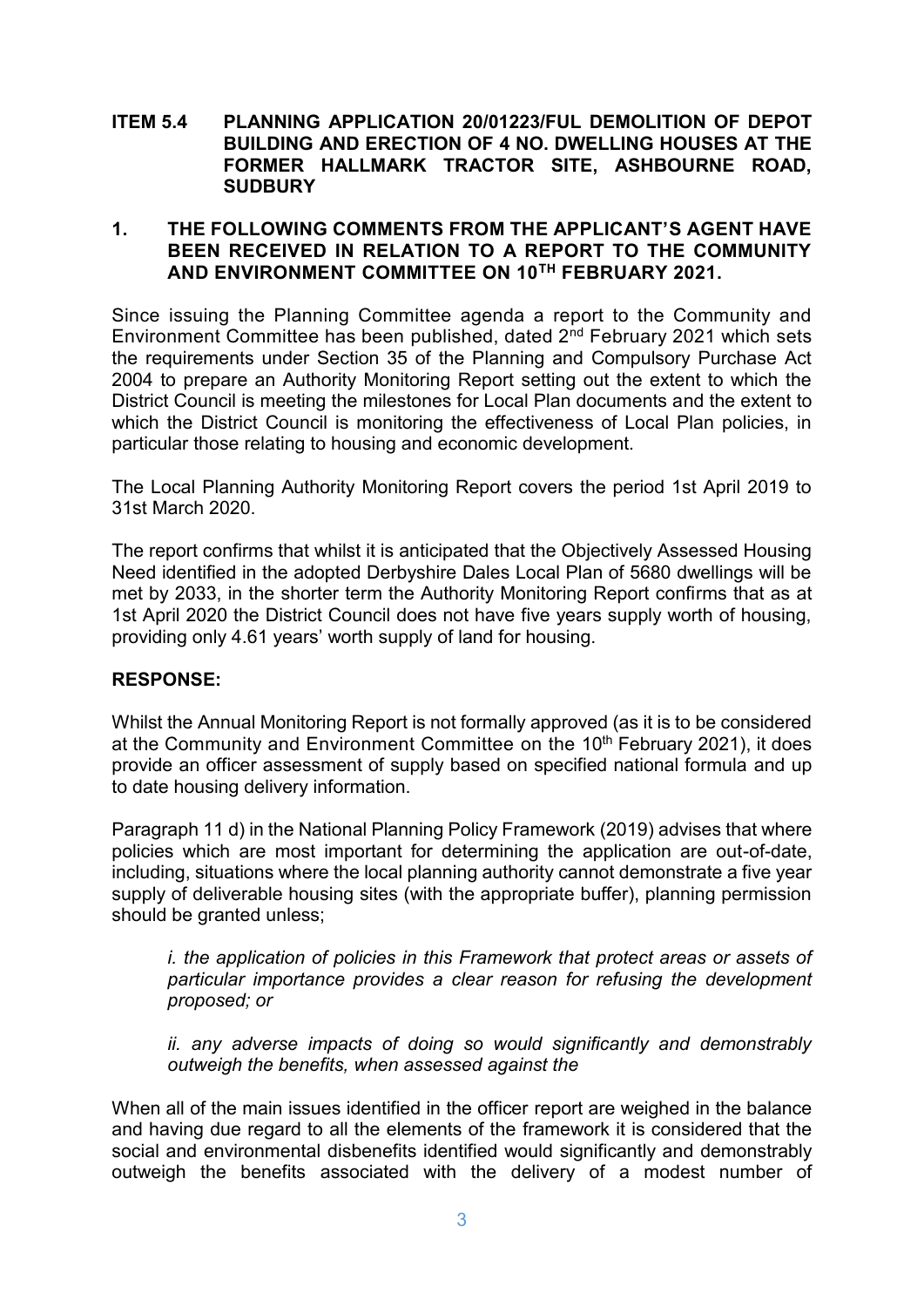dwellinghouses within the countryside in this case, thereby failing to satisfy the requirements of 11 b) of the National Planning Policy Framework (2019).

# **2. THE FOLLOWING COMMENTS FROM THE APPLICANT'S AGENT IN RESPECT OF REASON FOR REFUSAL NO. 4 HAVE BEEN RECEIVED:**

The applicant seeks to address refusal reason 4 of the Officers committee report (*the application fails to provide sufficient information to fully demonstrate that demolition of the existing building would not harm protected species that may be present in the building*) with the submission of a Bat Survey, which was submitted by their agent on the 4<sup>th</sup> February 2020.

# **RESPONSE:**

The survey has found no evidence of bat use associated with the building. Derbyshire Wildlife Trust advise that the development is not likely to result in an impact on biodiversity and as such there should be no loss of biodiversity as a result of the development in their consultation response dated 8<sup>th</sup> February 2021.

The Local Planning Authority is satisfied that sufficient information has now been submitted to resolve refusal reason 4 within the officer's report. This reason is therefore removed from the recommendation.

## **3. THE FOLLOWING COMMENTS ADDRESSED TO CLLR PURDY, FROM DAVID LEGH HAVE BEEN RECEIVED:**

I apologise for troubling you again. I wrote to you on  $18<sup>th</sup>$  January regarding this planning application which comes before you on 9<sup>th</sup> February.

The officers' report is now to hand, with a recommendation of REFUSAL. This comes as a surprise, particularly as the previous application 20/00482/FUL for change of use from B2 to E8 was received with little enthusiasm by members and strong opposition from neighbours, and was subsequently withdrawn. The signals were that an appropriate residential scheme would be generally welcomed and carry support. I should like to offer the following comments on statements contained in the *Officer Appraisal*:

- 7.6 Officers fail to acknowledge in the report that a motion to approve the previous application 20/00482/FUL failed to receive the necessary support and was voted down. A formal motion to refuse was deferred whilst advice was taken to draft appropriate reasons.
- 7.7 Officers' comments here are disingenuous. It would be time-consuming and costly to carry out a marketing exercise for a development that is inappropriate and unpopular and which has been withdrawn. It is unarguable that demand for office space has collapsed following COVID-19. Officers need only drive round business parks to see how many For Sale/To let boards are up.
- 7.10 As previously stated I support the applicant's contention that the development proposed complies with Policy S1, S4 and S9. Officers assert that the development is contrary to NPPF (2019) without justifying this. At the